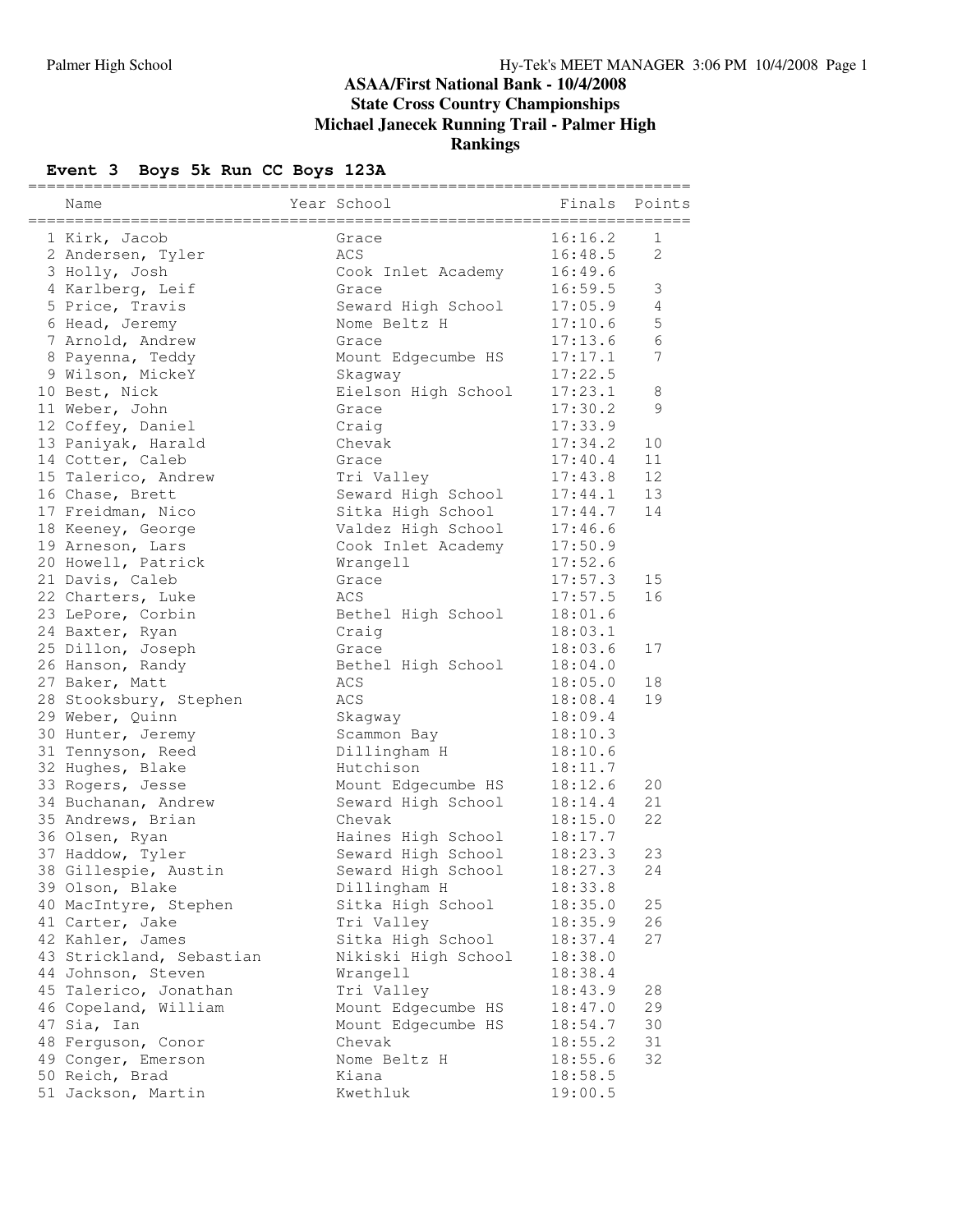#### **ASAA/First National Bank - 10/4/2008 State Cross Country Championships Michael Janecek Running Trail - Palmer High**

**Rankings**

## **....Event 3 Boys 5k Run CC Boys 123A**

| 52 Weldon, Alex       | Eielson High School | 19:01.5 | 33 |
|-----------------------|---------------------|---------|----|
| 53 Woolsey, Sam       | Sitka High School   | 19:02.1 | 34 |
| 54 Chavez, Ryan       | Bethel High School  | 19:05.6 |    |
| 55 Rogers, Matthew    | Mount Edgecumbe HS  | 19:09.1 | 35 |
| 56 Williams, Ryan     | ACS                 | 19:13.3 | 36 |
| 57 Matchian, Lawrance | Chevak              | 19:16.3 | 37 |
| 58 Wongittilin, Mikey | Nome Beltz H        | 19:23.5 | 38 |
| 59 Matchian, Thurl    | Chevak              | 19:24.3 | 39 |
| 60 Ballot, Linus      | Buckland            | 19:24.6 |    |
| 61 Sullivan, Tim      | Nome Beltz H        | 19:28.2 | 40 |
| 62 Ulroan, Warren     | Chevak              | 19:28.5 | 41 |
| 63 Sanders, David     | Tanana Schools      | 19:28.9 |    |
| 64 Longridge, Ian     | Sitka High School   | 19:30.8 | 42 |
| 65 Noratak, Arnold    | Mount Edgecumbe HS  | 19:32.3 | 43 |
| 66 Figley, Tyler      | Susitna Valley High | 19:33.2 | 44 |
| 67 Zweifel, Mike      | Seward High School  | 19:33.5 | 45 |
| 68 Finn, Matt         | ACS                 | 19:34.5 | 46 |
| 69 Field, Tim         | Noorvik             | 19:34.9 |    |
| 70 Wongittilin, Jon   | Nome Beltz H        | 19:36.4 | 47 |
| 71 Hoch, Dylan        | ACS                 | 19:40.1 | 48 |
| 72 Magdanz, Grant     | Kotzebue            | 19:40.3 |    |
| 73 Gale, Cooper       | Sitka High School   | 19:40.7 | 49 |
| 74 Kelley, Bill       | Susitna Valley High | 19:42.9 | 50 |
| 75 Johnson, Jordon    | Mount Edgecumbe HS  | 19:44.7 | 51 |
| 76 Hill, Scott        | Nenana              | 19:46.9 |    |
| 77 Gould, Nick        | Eielson High School | 19:49.8 | 52 |
| 78 Heintz, John       | Delta High School   | 19:51.3 |    |
| 79 Jacobson, Zach     | Eielson High School | 19:51.8 | 53 |
| 80 Solie, Tyler       | Cook Inlet Academy  | 19:52.4 |    |
| 81 Herman, Charlie    | Delta High School   | 19:55.1 |    |
| 82 Boyscout, Travis   | Chevak              | 19:55.5 | 54 |
| 83 Blandford, Nathan  | Nome Beltz H        | 19:57.0 | 55 |
| 84 Cloward, Andy      | Seward High School  | 20:03.5 | 56 |
| 85 Miller, Jared      | Kotzebue            | 20:06.3 |    |
| 86 Hamler, Skyler     | Susitna Valley High | 20:08.2 | 57 |
| 87 Tirrell, Tony      | Delta High School   | 20:10.8 |    |
| 88 Beier, Christian   | Heritage            | 20:16.8 |    |
| 89 Rima, Kevin        | Hutchison           | 20:22.9 |    |
| 90 Booshu, Lonny      | Nome Beltz H        | 20:32.9 | 58 |
| 91 Burbank, Rocky     | Tri Valley          | 20:47.3 | 59 |
| 92 Brouillard, Ross   | Monroe High School  | 20:49.6 |    |
| 93 Brewer, Chris      | Eielson High School | 21:17.4 | 60 |
| 94 Valero, Jeremy     | Eielson High School | 21:18.9 | 61 |
| 95 Parry, Brandon     | Susitna Valley High | 21:27.7 | 62 |
| 96 Stevenson, Mike    | Susitna Valley High | 21:43.5 | 63 |
| 97 Mallula, Billy     | Eielson High School | 21:45.7 | 64 |
| 98 Shreeve, Sterling  | Tri Valley          | 23:20.5 | 65 |
| 99 Bloczynski, Lee    | Susitna Valley High | 25:34.6 | 66 |
|                       |                     |         |    |